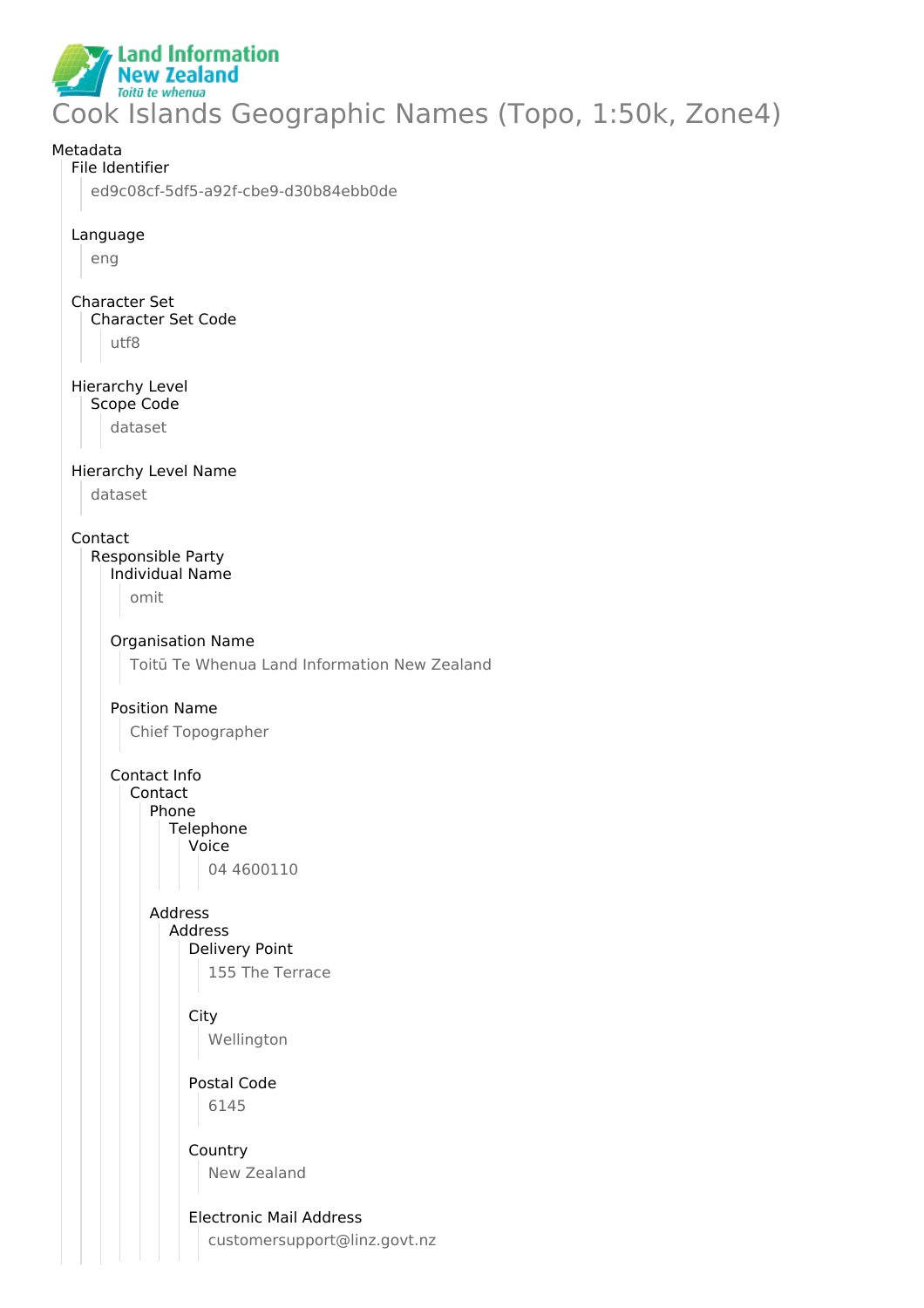Role Role Code resourceProvider

#### Date Stamp

Date

2020-09-21

#### Metadata Standard Name

ANZLIC Metadata Profile: An Australian/New Zealand Profile of AS/NZS ISO 19115:2005, Geographic information - Metadata

#### Metadata Standard Version

1.1

#### Identification Info

#### Data Identification

Citation

Citation

Title

Cook Islands Geographic Names (Topo, 1:50k, Zone4)

Date

#### Abstract

Geographic name holds the proper noun of certain objects within the Topo databases. Geographic name does not apply to roads, railway lines, or descriptive text - eg 'Brunner Mine' would be a Geographic name but 'mine disused' is held in the descriptive text feature Data Dictionary for geographic\_name: https://docs.topo.linz.govt.nz/data-dictionary/tdd-classgeographic name.html This layer is a component of the Topo50 map series. The Topo50 map series provides topographic mapping for New Zealand and it's offshore dependancies, at 1:50,000. For some small islands the printed map scale is 1:25,000. Although presented at 1:25,000 this layer, for all intents and purposes, forms part of the Topo50 map series. Further information on Topo50: http://www.linz.govt.nz/topography/topo-maps/topo50

#### Purpose

Permits may be required to visit some sensitive and special areas. Contact the Ministry of Infrastructure and Planning, Rarotonga, to see if you need to apply for a permit. When using Topo50 data, please be aware of the following: 1. The existence of a road or track does not necessarily indicate public right of access. 2. The Ministry of Infrastructure and Planning, Rarotonga, should be contacted for the latest information on tracks and huts. 3. Not all aerial wires, cableways and obstructions that could be hazardous to aircraft are held in the data. 4. Contours and spot elevations in vegetation areas may be less accurate.

**Status** 

Progress Code

onGoing

Point Of Contact Responsible Party Individual Name

Omit

Organisation Name

Toitū Te Whenua Land Information New Zealand

#### Position Name

Technical Leader, National Topographic Office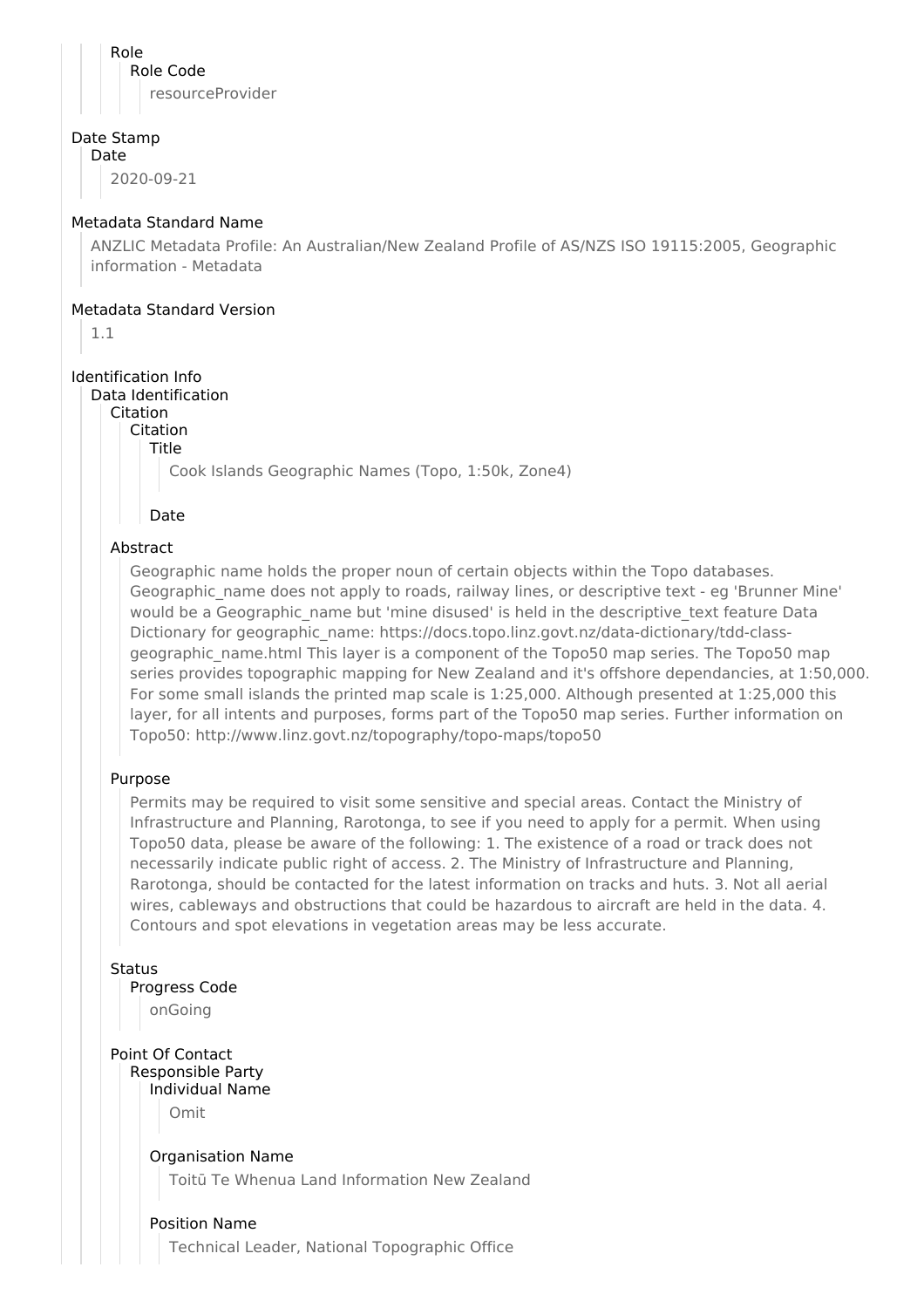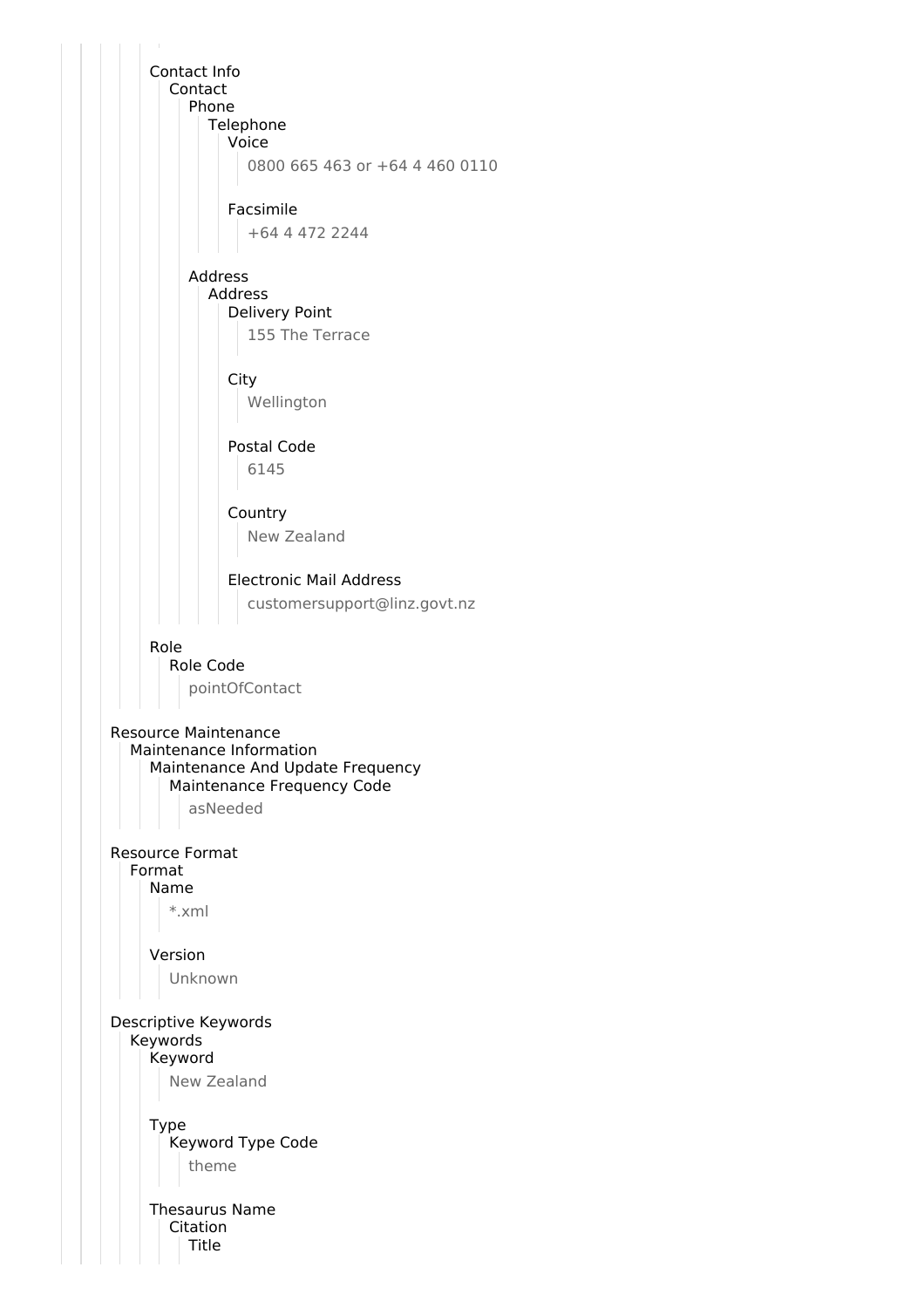

license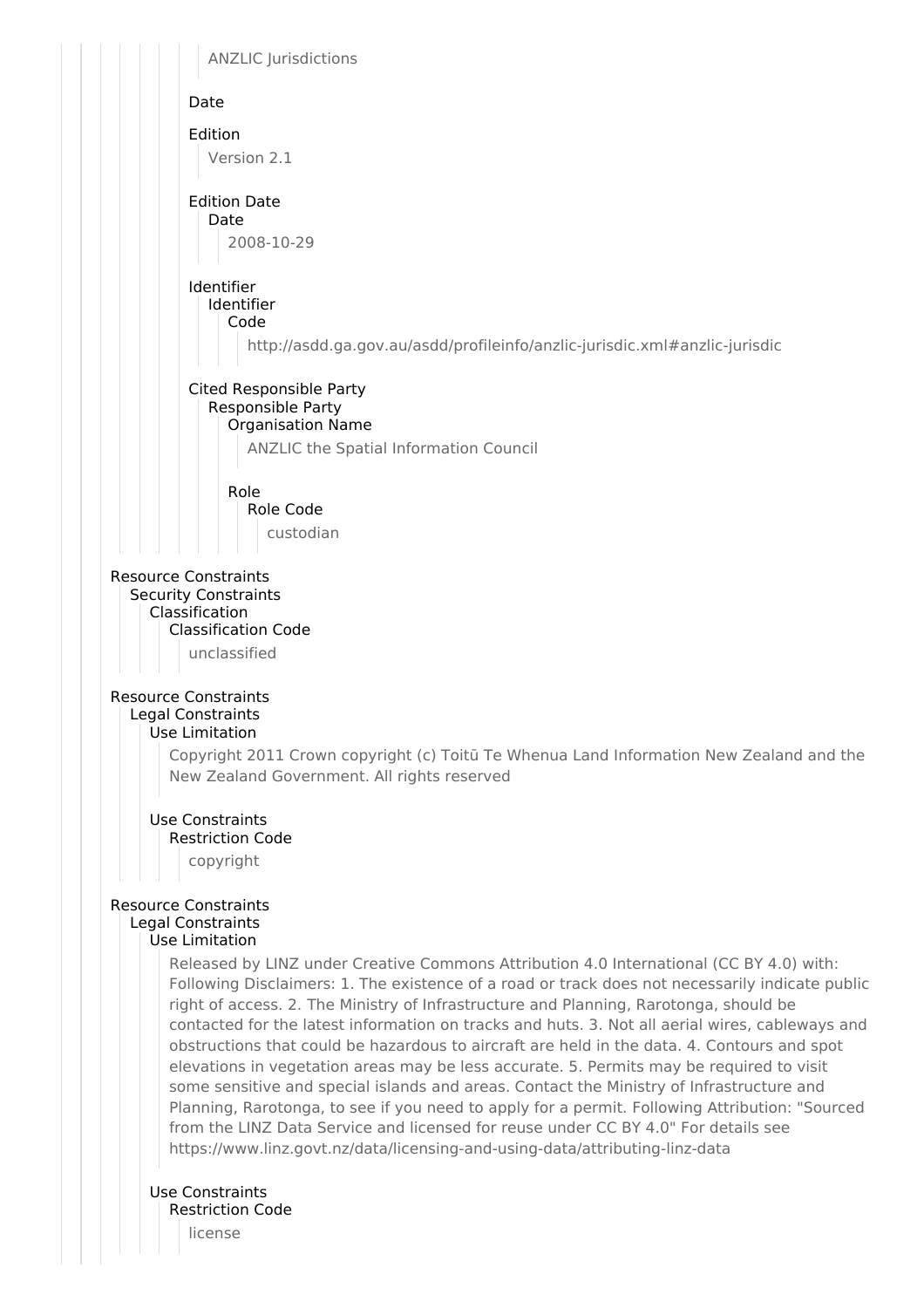